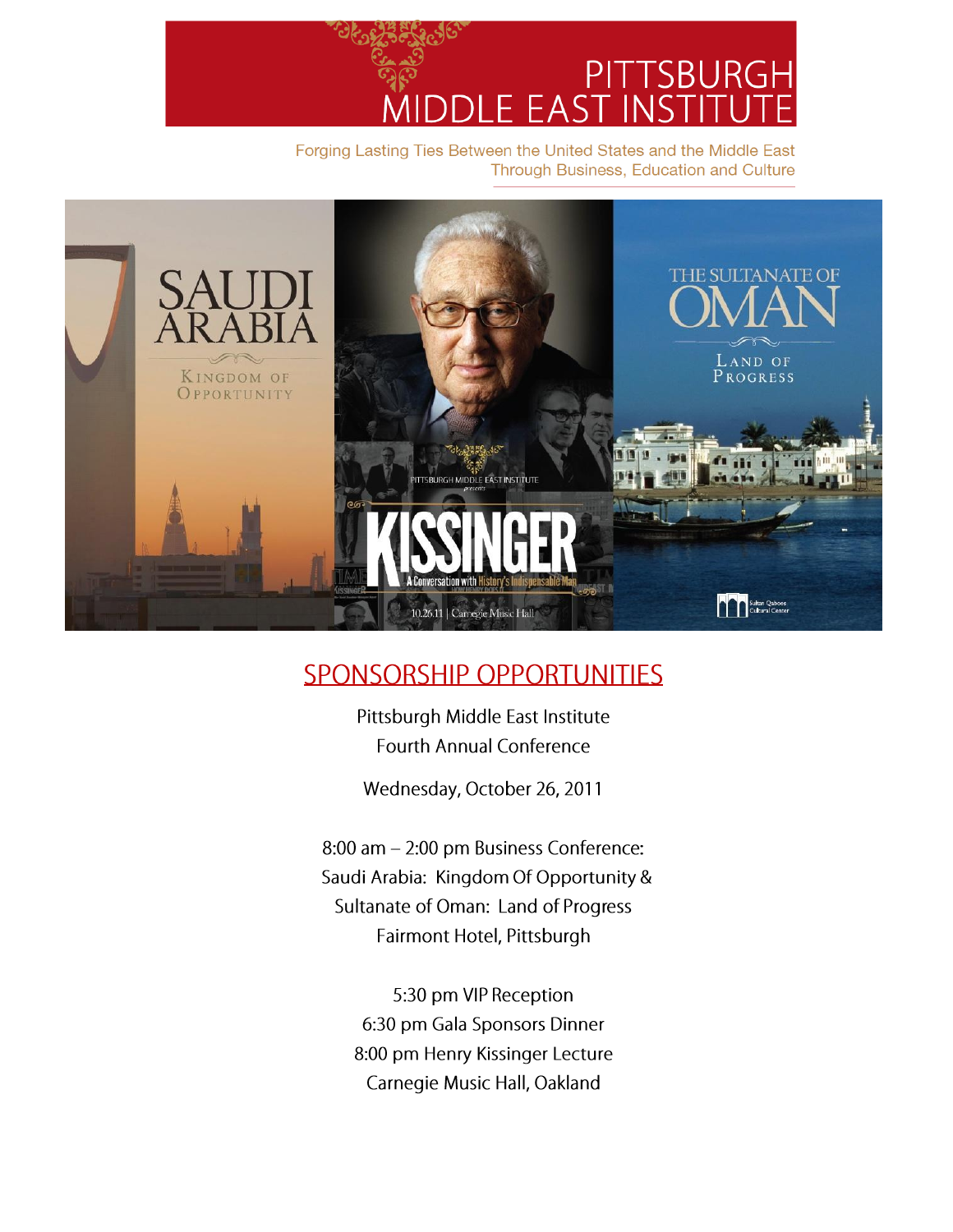

Forging Lasting Ties Between the United States and the Middle East **Through Business, Education and Culture** 

## **PLATINUM SPONSOR** *(one only)* **\$100,000**

- Honorary Dinner Chair, seats for two at Henry Kissinger's table
- Presenting Sponsor recognition and acknowledgement from the podium at the event
- Special feature film about your company to be viewed at the Business Conference and Evening Lecture
- Corporate logo on the stage at the Business Conference and Evening Lecture
- Introduction of visiting dignitaries at the Business Conference
- Welcome of Henry Kissinger from Stage at Carnegie Music Hall
- VIP cocktail reception and table for 10 at the Henry Kissinger dinner
- Exhibit Space at the morning Business Conference
- Special seating with visiting dignitaries at the Business Conference
- Option for remarks at VIP lunch with the Speakers/Panelists of the Business Conference
- VIP cocktail reception and table for 10 at the Henry Kissinger dinner
- Priority seating for 12 at the Business Conference and Evening Lecture
- Corporate logo displayed on the event program cover
- Corporate logo displayed on printed materials
- Logo on the Pittsburgh Middle East Institute website, and a link to your company's website
- Twelve autographed books by Henry Kissinger

### **GOLD SPONSOR \$50,000**

- Honorary Dinner Vice Chair, seats for two at Henry Kissinger's table
- Sponsor recognition and acknowledgement from the podium at the event
- VIP cocktail reception and table for 10 at Henry Kissinger dinner
- Priority seating at VIP lunch with the Speakers/Dignitaries of the Business Conference
- Priority seating for 12 at the Business Conference and Evening Lecture
- Corporate logo displayed on the event program cover
- Corporate logo displayed on printed materials
- Corporate logo on all Business Conference and Evening Lecture signage and banners
- Logo on the Pittsburgh Middle East Institute website, and a link to your company's website
- Twelve autographed books by Henry Kissinger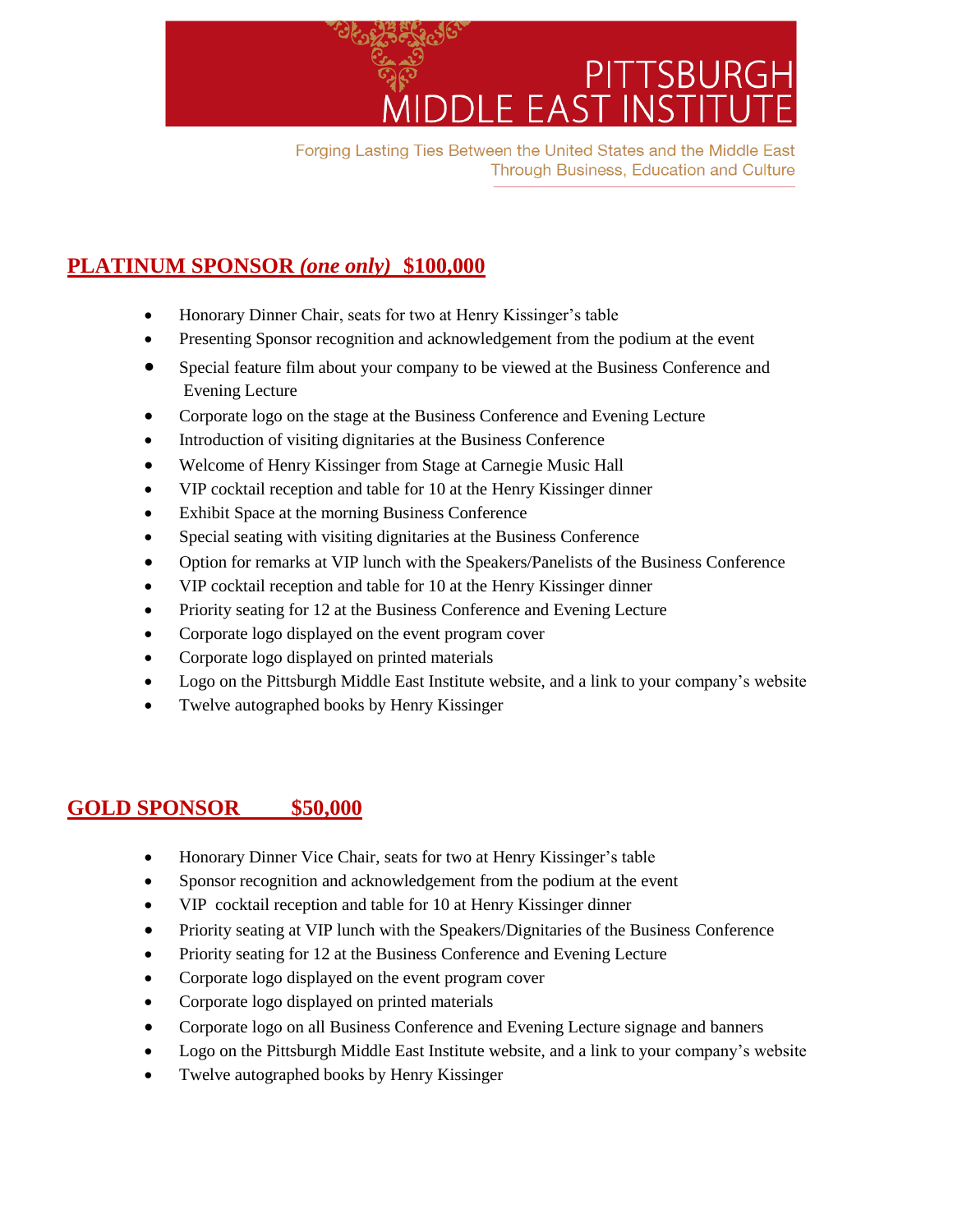

Forging Lasting Ties Between the United States and the Middle East **Through Business, Education and Culture** 

## **Silver Sponsors \$30,000**

- Sponsor recognition and acknowledgement from the podium at the event
- VIP cocktail and dinner reception for 10 with Henry Kissinger
- Corporate logo displayed on printed materials and in event program
- Corporate logo on all Business Conference and Lecture signage and banners
- Priority seating for 10 at the Business Conference and Evening Lecture

## **Bronze Sponsors \$15,000 – Corporate Bronze Sponsors \$10,000 – Non-Profit/University**

- Sponsor recognition in the event program
- VIP cocktail and dinner reception for 10 with Henry Kissinger
- Corporate logo displayed on printed materials and in event program
- Priority seating for 10 at the Business Conference and Evening Lecture

### **Additional seating for the Henry Kissinger lecture only**

- \$60 and \$40 per ticket
- Students: \$20 per ticket *Plus service fees*

Tickets are on sale now. To order tickets, please contact ProArtsTickets at 412.394.3353 or [www.ProArtsTickets.org](http://www.proartstickets.org/)

For more information please visit: [www.pittsburghmideastinstitute.org](http://www.pittsburghmideastinstitute.org/) Or contact us at:  $\frac{info@pittsburghmideasinstitute.org}{}$ Or call us: Maria Hastings, Administrative Manager – 412.995.0076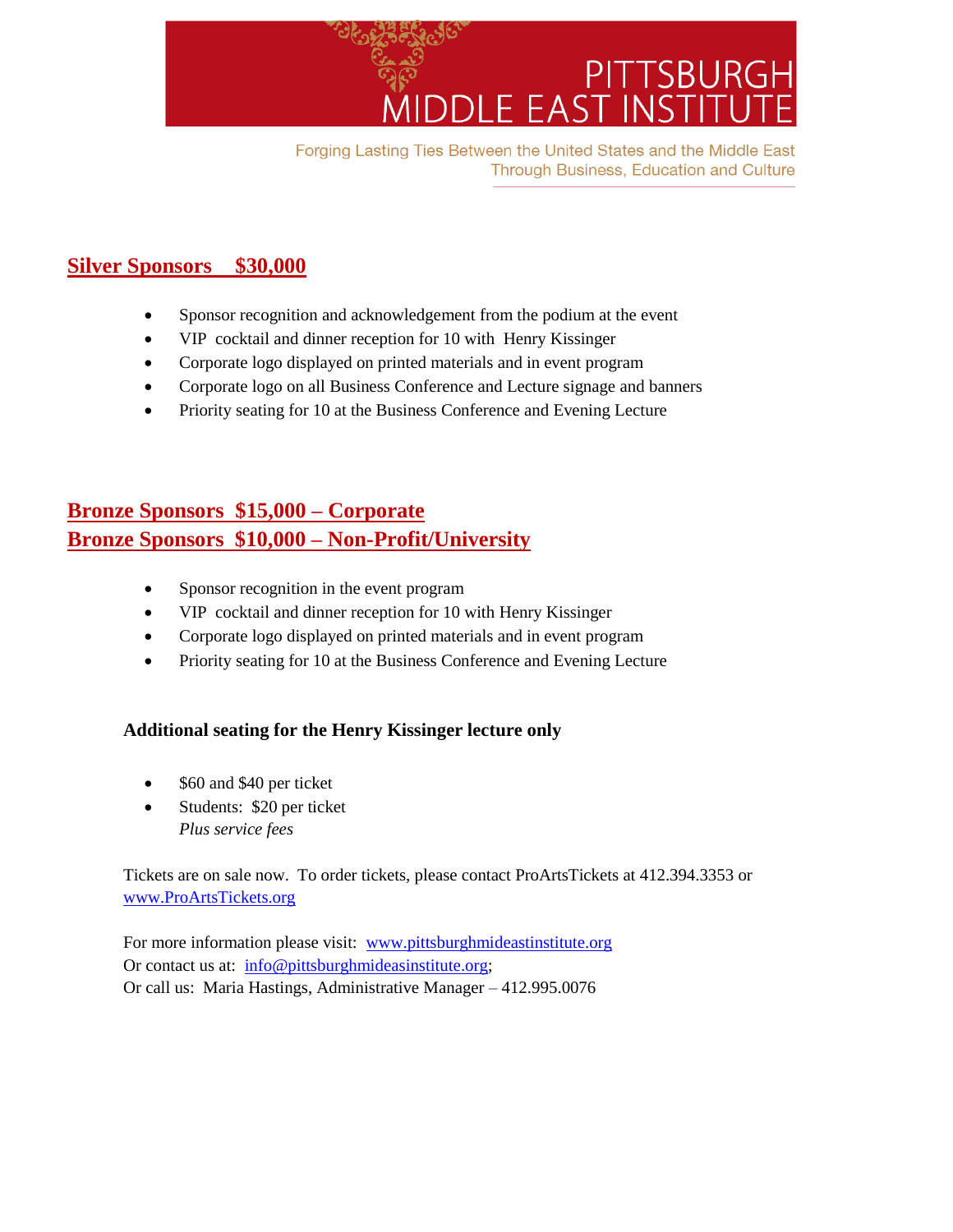

Forging Lasting Ties Between the United States and the Middle East **Through Business, Education and Culture** 

# SPONSORSHIP AGREEMENT FORM

**The Pittsburgh Middle East Institute Fourth Annual Business Conference and Henry Kissinger Lecture Wednesday, October 26, 2011**

#### **Fairmont Hotel:**

7:30 a.m. - Registration and Continental Breakfast 8:00 a.m. – 2:00 p.m. Program

### **Evening program at Carnegie Music Hall in Oakland:**

5:30 p.m. Cocktails with Henry Kissinger and Middle East Dignitaries 6:30 p.m. Gala Sponsors Dinner in Music Hall Foyer 8:00 p.m. Lecture by Henry Kissinger

Thank you for agreeing to be a Sponsor for the Pittsburgh Middle East Institute's Fourth Annual Business Conference.

Sponsor Level \_\_\_\_\_\_\_\_\_\_\_\_\_\_\_\_\_\_\_\_\_\_\_\_\_

Contact and Payment Information

Company Name *(exactly as you would like it to appear in acknowledgements)*

Contact Name/Title

| Address |     |              |          |  |
|---------|-----|--------------|----------|--|
| City    |     | <b>State</b> | Zip Code |  |
| Phone   | Fax | Email        |          |  |

Please complete and return this form and payment by **September 30, 2010**, to guarantee your participation. Fax this completed form to: Simin Curtis at 412.441.3912, or mail the form with payment to: The Pittsburgh Middle East Institute - 5 Von Lent Place - Pittsburgh, PA 15232

We look forward to thanking you in person on October 26th! If you have any questions, please contact Maria Hastings at 412.995.0076